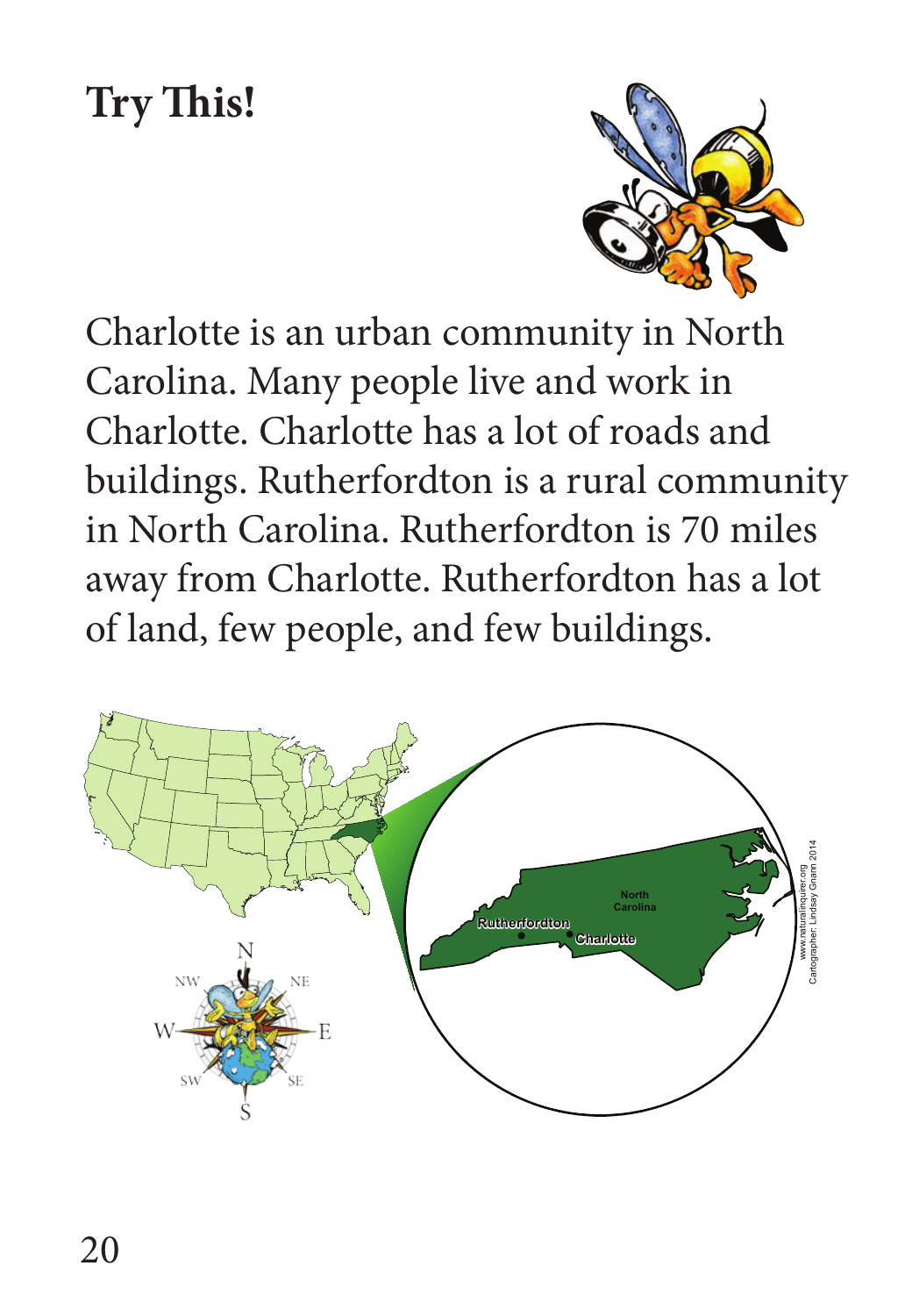Look at the following table. This table shows the air temperatures in Charlotte and Rutherfordton on July 4 across the years 2007–2013. Create a bar graph using the air temperature data for Charlotte. Next, create a bar graph using the air temperature data for Rutherfordton. Use the blank graphs on page 22 to create your bar graphs.

| July 4 | <b>Charlotte</b> | <b>Rutherfordton</b> |
|--------|------------------|----------------------|
| 2007   | 74 °F            | 73 °F                |
| 2008   | 82 °F            | 78 °F                |
| 2009   | 72 °F            | 70 °F                |
| 2010   | 75 °F            | 74 °F                |
| 2011   | 82 °F            | 80 °F                |
| 2012   | 83 °F            | 78 °F                |
| 2013   | 80 °F            | 73 °F                |

Were the temperatures the same in Charlotte and Rutherfordton on July 4 during any of the years? Which community had a pattern of higher temperatures? What differences do you notice when you compare the air temperatures in Charlotte with the air temperatures in Rutherfordton?